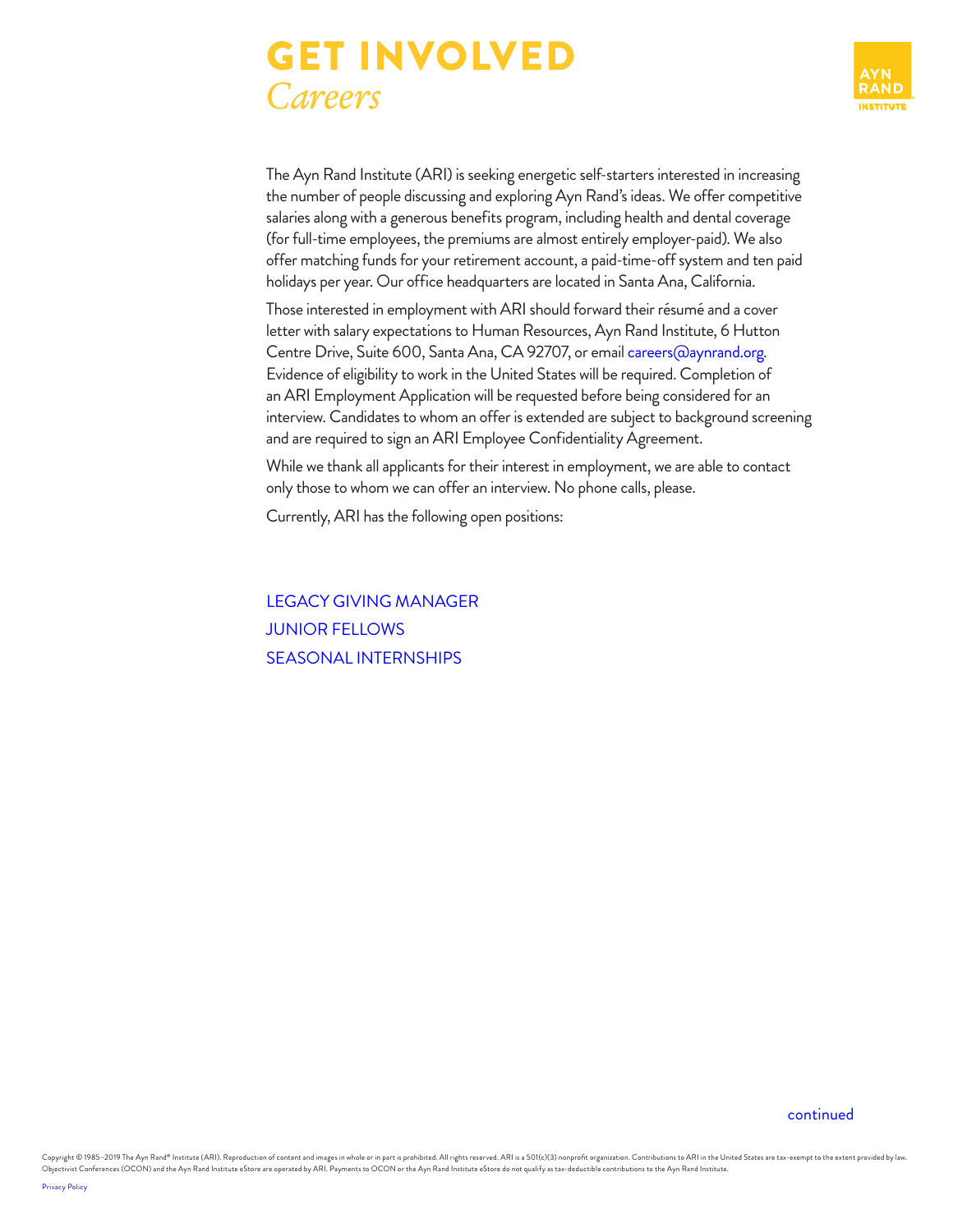# <span id="page-1-1"></span>GET INVOLVED *Careers*



# <span id="page-1-0"></span>Legacy Giving Manager

ARI seeks an experienced Legacy Giving Manager to join a 25-year-old robust planned giving (PG) program. By securing legacy gifts, the Atlantis Legacy program helps ensure that ARI has the financial capacity to continue its work for as long as it takes to fully realize its mission. This position is based in our Santa Ana, California, office, reporting to the Development Team Manager and working closely with the Senior Legacy Giving Manager. Telecommuting will be considered.

## **The ideal candidate will have the following qualifications:**

- Bachelor's degree required. Graduate degrees and/or professional certifications in PG or related fields are desirable.
- Minimum of three years cultivating planned giving donors and prospects, with substantive knowledge of PG issues, vehicles and strategies.
- Familiarity with technical issues in estate and financial planning and how these issues integrate with charitable gift planning.
- Effective communication style when interacting with donors and prospects about legacy giving, while being respectful and sensitive to their contexts with regard to gift and estate planning.
- Experience working with donor database software required; Zendesk Sell CRM preferred.
- Proficiency with gift illustration software is preferred, especially PG Calc's Planned Giving Manager.
- Excellent communication, organizational and problem-solving skills, as well as the ability to work independently.
- A desire to maintain and further develop professional expertise via PG publications, conferences, seminars and email discussion forums.
- Acquaintance with Objectivism and ability to communicate clearly its ideas and principles.

## **Legacy Giving Manager responsibilities:**

Systematically pursue long-term cultivation of PG donors and prospects via in-person meetings, telephone, email, mail and social media, including preparation of gift illustrations and proposals.

[continued](#page-2-0)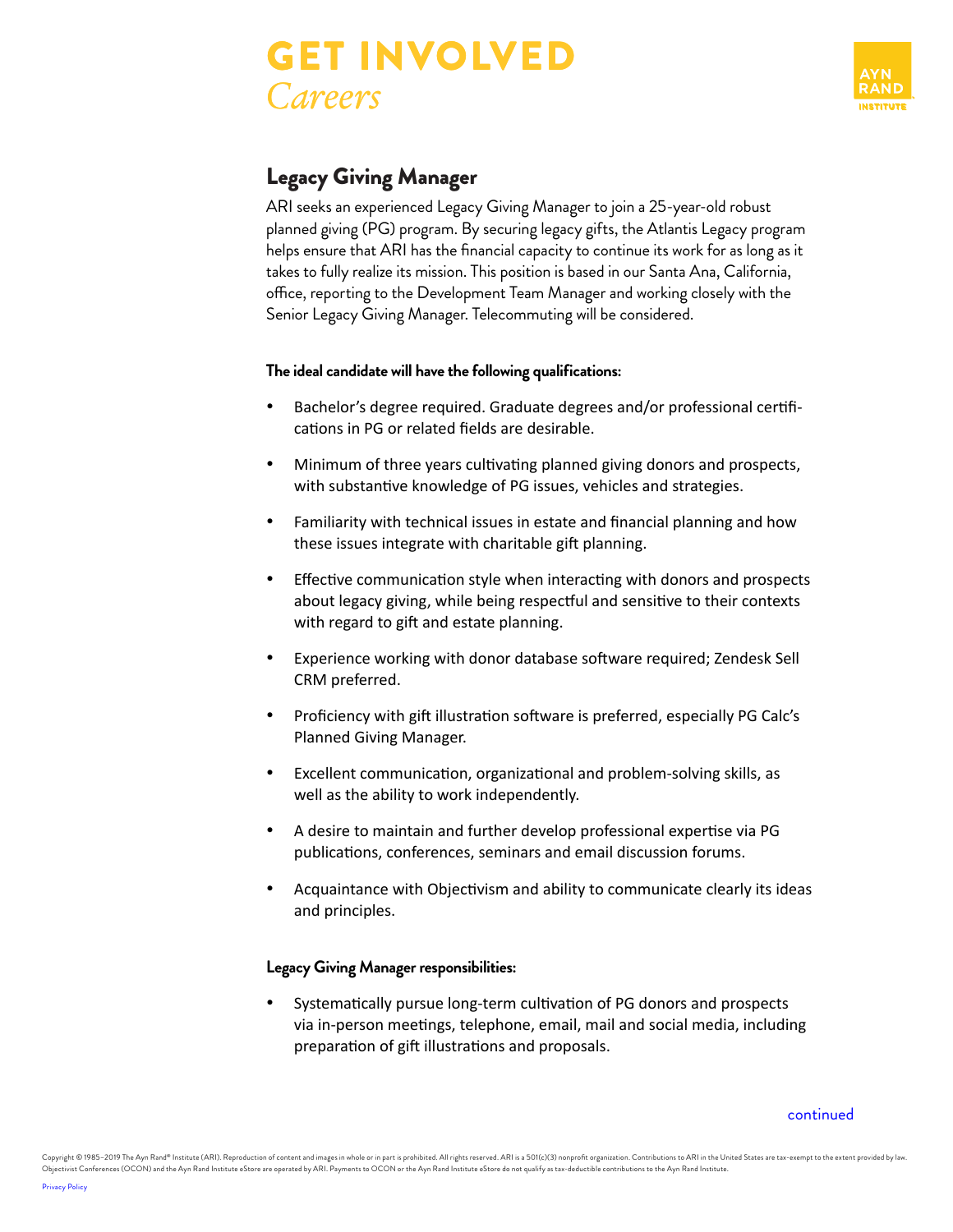# <span id="page-2-0"></span>GET INVOLVED *Careers*



- Develop relationships with donors and prospects, as well as with attorneys and other professional advisors (both donors' and ARI's), with suppliers of PG publications and other products, and with other PG professionals.
- Manage all aspects of donor participation in the Atlantis Legacy program, including stewardship of completed gifts, recognition in published list of Atlantis Legacy donors, invitation to annual event, publication of donors' testimonials via "Atlantis Legacy Donors in Their Own Words," and continuing acknowledgment after their lifetimes.
- Maintain appropriate levels of confidentiality about PG donors and gifts.
- Market PG and Atlantis Legacy through printed materials, ARI's newsletter, direct mail, email, website, social media and ARI's annual summer conference.
- Assist Senior Legacy Giving Manager with PG strategy and administrative functions.
- Some travel is required.

We offer a generous benefits program, including health and dental coverage (for full-time employees, the premiums are almost entirely employer-paid). We also offer matching funds for your retirement account, a paid-time-off system and ten paid holidays per year. Our office headquarters are located in Santa Ana, California.

Those interested in employment with ARI should forward their résumé and a cover letter with salary expectations to Human Resources, The Ayn Rand Institute, 6 Hutton Centre Dr., Ste 600, Santa Ana, CA 92707-5780, or email careers@aynrand.org. Evidence of eligibility to work in the United States will be required. Completion of an ARI Employment Application will be requested before being considered for an interview. Candidates to whom an offer is extended are subject to background screening and are required to sign an ARI Employee Confidentiality Agreement.

While we thank all applicants for their interest in employment, we are able to contact only those to whom we can offer an interview. No phone calls, please.

#### [continued](#page-3-1)